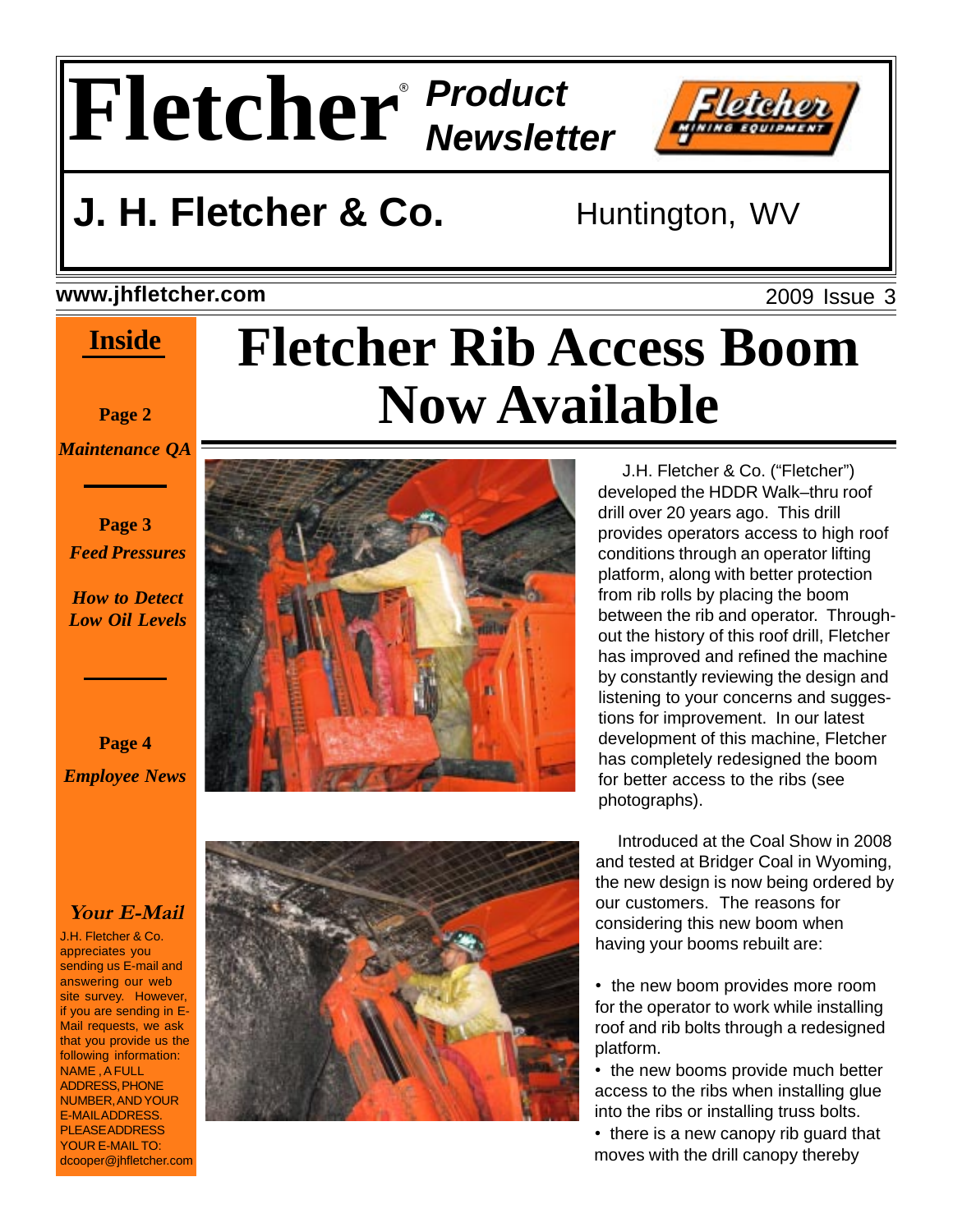

protecting the operator from rib rolls regardless of the canopy height.

• new hose routing has been incorporated into this design reducing downtime due to broken hoses.

 Having rib access from a designated safe position when installing bolts is a valuable enhancement to current designs. Fletcher suggests that your next rebuild or new machine should incorporate this design. For additional information regarding this new design, please contact your Fletcher field representative or Ben Hardman at bhardman@jhfletcher.com or by calling 304-525-7811.

# **Maintenance Q&A**

**Q A** How much play is allowed in the connection of an "L" style ATRS to the chassis on a J. H. Fletcher & Co. roof bolter? There is no prescribed allowance for the pin fit connecting the "L" style ATRS to the chassis on a Fletcher roof bolter. As with the maintenance of most equipment, the amount of wear allowed is dependent upon several factors that must be considered by both the operator and mechanic.

This connection is typically a nominal  $2\frac{1}{2}$ " diameter through hardened pin with keepers passing through reinforced or bossed alloy steel plates on the chassis and in the TRS frame. The pin is substantially larger than required by the loads induced by the TRS either when being carried or when set due to the need to withstand abuse commonly caused by ribbing the TRS beam when tramming and pushing the TRS around on the floor. Due to the overdesign relative to the TRS function, the concern over pin fit wear is primarily one of efficiently carrying the TRS without it dragging, holding it near perpendicular to the floor to set the TRS properly between the floor and roof, and holding the TRS square with the rest of the machine so as to not cause interference to the booms and drillheads on either side of the TRS. Therefore, if movement in the TRS relative to the chassis allows the TRS to continually drag on the floor or keeps the TRS beam from setting firmly against the roof or interferes with the operation of the booms and drill, then the pin

should be replaced and the fits repaired. Additionally, if the pin is loose enough that pin movement causes failure of the pin retainers or keepers, then the pin and keepers should be replaced and the fits repaired if necessary. These are all observations that can be easily made by the operator and confirmed by the mechanic.

A loose fitting pin may also slow down the operation of the machine. Operators will take longer to tram and set the TRS if the TRS is dragging, not setting properly or hitting the booms and/or drillheads. Keeping your Fletcher roofbolter in good repair is both safe and productive.

The ATRS pin connecting it to the chassis is part of the ATRS certified system and can only be replaced with an OEM pin to maintain the validity of the TRS certification.

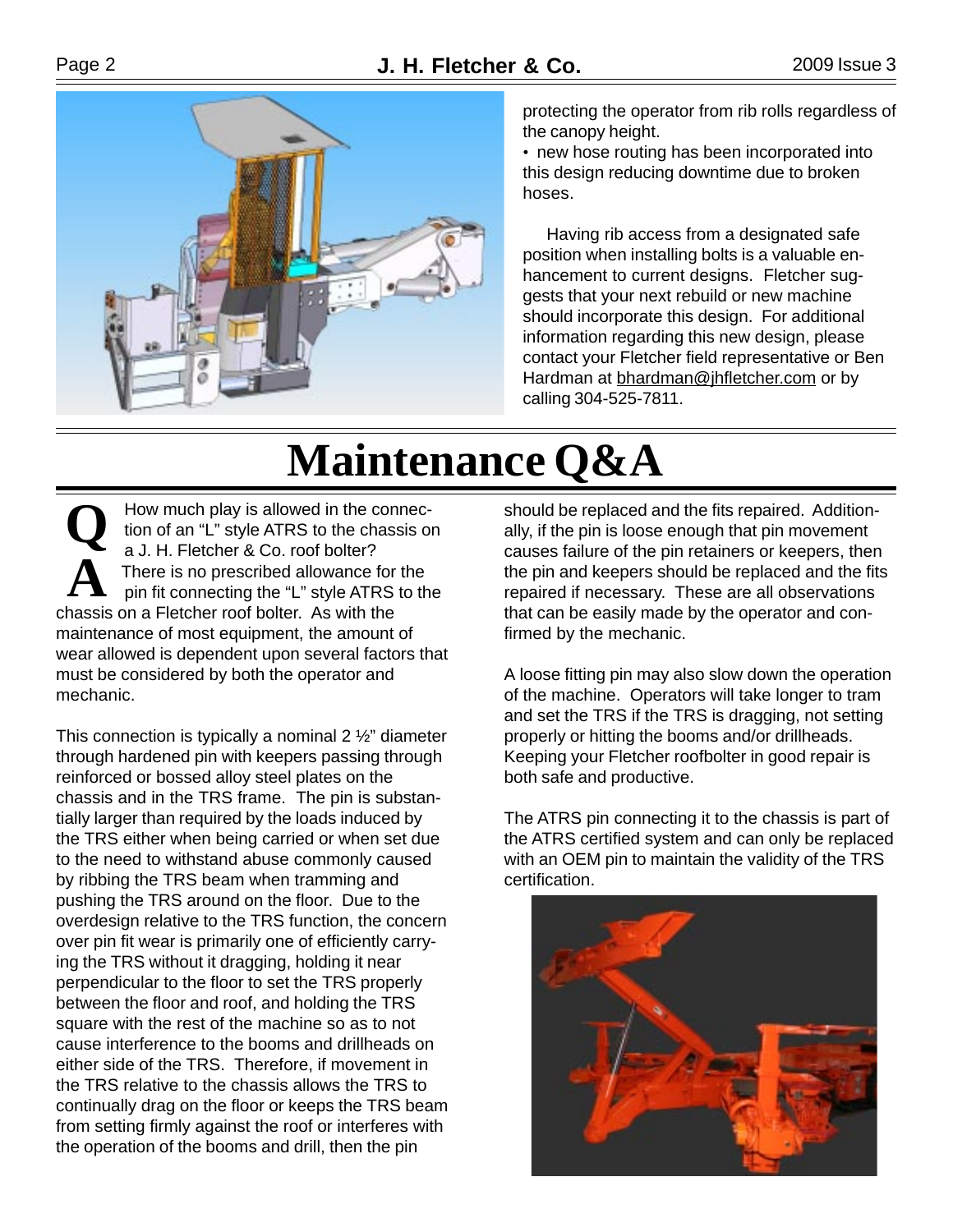## **TITAN AND APOLLO MASTS: FEED PRESSURES**

J. H. Fletcher & Co. offers a variety of drill feed mechanisms. The three most common are listed in the following chart. The pressures listed on the hydraulic print reflect the values in this chart. In an attempt to clarify J. H. Fletcher & Co.'s position on the standard feed systems, we encourage the chart information be reviewed and added to the machine service manual.

 The feed pressure is set to the low side of the chart when a machine is shipped. After drilling a few holes, whoever is installing the machine can reset the feed pressure for the mine's particular drilling conditions. Setting the feed pressure high causes increased wear on the boom and feed mechanism. Additionally, high feed pressure can cause a hazardous situation by increasing the risk of buckling the drill steel.

 Review your specific machine, the machine service manual, and consult the chart before adjusting the feed pressure, or call a Fletcher service representative for assistance.

| <b>FEED TYPE</b>          | <b>PRESSURE</b>  |
|---------------------------|------------------|
| <b>Titan Mast</b>         | 800 to 1100 psi  |
| <b>Atlas Mast</b>         | 1400 to 1900 psi |
| <b>Apollo Mast</b>        | 1400 to 1900 psi |
| <b>Triton Mast</b>        | 1400 to 1900 psi |
| 60", 72", and 84"Arm Feed | 1100 to 1500 psi |

# **How to Detect Low Oil Levels**

 Keeping the hydraulic oil tank filled with clean hydraulic oil will help assure safe, efficient and reliable machine operation. Dirty hydraulic oil not only leads to premature component failure, but it actually creates a safety hazard. Dirty hydraulic oil can lead to a control valve sticking and a stuck control valve can cause a serious accident.

 The importance of maintaining a sufficient supply of clean hydraulic oil in the reservoir cannot be over empha-



sized. In this article, we will identify the ways your machine may be designed, so that a low oil condition can be detected. First, some machines may be equipped with a float switch located on top of the hydraulic tank. Machines with a float switch are either set up with a low oil warning light (shown on the controller cover) or the ability to shut down the machine when the level reaches a certain point.

Second, the machine may be provided with sight plugs on the hydraulic tank. In this instance, oil needs to be added when the machine is less than three quarters of the way full or when you can only see oil in two sight plugs. Third, some machines have an oil level tube. Oil needs to be added when the tube is less than three quarters of the way full. Fourth, some machine have a low oil warning indicator. When the hydraulic oil temperature gets too high from lack of oil, there is a warning light that will come on in the tram deck to alert the operator. To prevent these



low oil indicators from coming on, the operator needs to simply check the oil at the beginning of each shift and, depending on their circumstances, throughout the shift. Always consult the operator's manual for how your specific machine may indicate a low oil condition and how to properly add hydraulic oil to your tank.